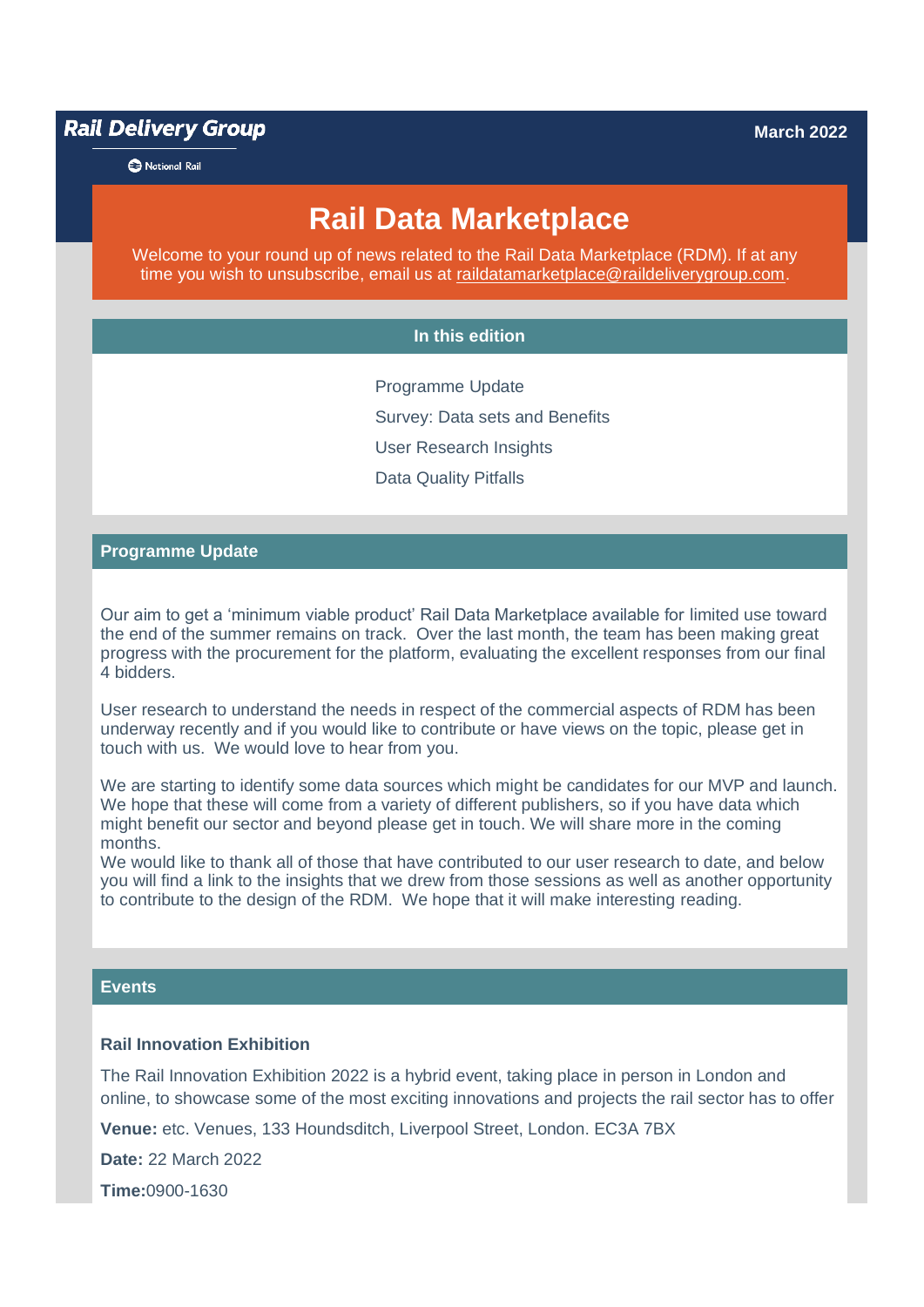**RDM Attendees:** Hayden Sutherland – Project Architect, Clare Morrissey – Commercial Lead <https://ktn-uk.org/events/rail-innovation-exhibition-2022/>

### **GEO Business**

Geospatial Technology: shaping the future for everyone involved in gathering, storing, processing and delivery of geospatial information **Venue:** Excel, London, E16 1XL **Date:** 18 &19 May 2022 **Time:** 0900-1700 **RDM Attendees:** Hayden Sutherland – Project Architect, Others tbc. <https://www.geobusinessshow.com/>

### **Excellence in Passenger Transport**

Technology for a Smarter Journey **Venue:** The Chesford Grange Hotel, Warwick. CV8 2LD **Date:** 18 & 19 May 2022 **Time:** 0900-1700 **RDM Attendees:** Hayden Sutherland – Project Architect, Others tbc. <https://www.oscarkrane.com/attend-form---passenger-transport.html>

If you would like us to give an update on the Rail Data Marketplace at events you are hosting, please get in touch.

### **CONTACT:** [raildatamarketplace@raildeliverygroup.com](mailto:raildatamarketplace@raildeliverygroup.com)

### **Survey: Data sets and Benefits**

To further understand what you expect from the RDM we've launched a new survey. If you have a few moments, we'd really appreciate your feedback. It takes around 5 minutes to complete and all your feedback goes towards making a service that meets your expectations.

You can find the survey here: <https://www.research.net/r/RDMSurvey0322>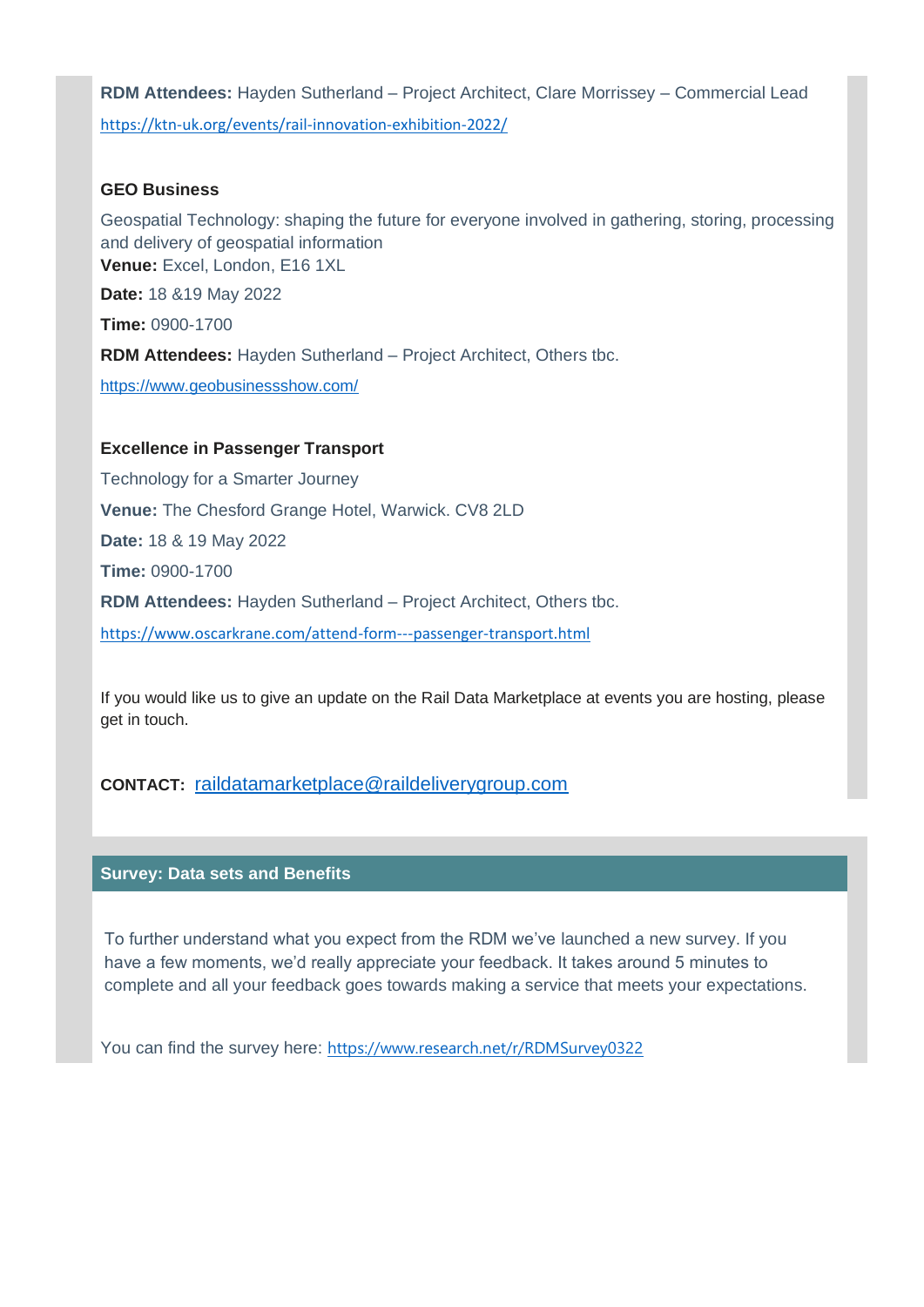#### \* What is your role?

- Commercial
- Data Specialist
- Developer
- Strategy and/or Planning
- Other (please specify)

#### \* What is your organisations role with data?

- **Data Publisher**
- Data Consumer
- Both a Data Publisher and Consumer

#### **User Research Insights**

Thank you to all those that took part in our user research. To see our findings, please use the following link to access our RDM webpage and follow the 'Find out more - insights from our user research' link:<https://www.raildeliverygroup.com/our-services/rail-data/rail-data-marketplace.html>

### **Data Quality Pitfalls**

We are keen to share external papers to spread news of what good practice looks like, this paper on data quality assessment pitfalls peaked our interest and hopefully yours, please follow the link to find out more.

How you can avoid the risks of a poor outcome when measuring the quality of your data?

Data quality assessments establish if the data is fit for its purpose. It is the foundation for improving data quality. In this article, we will look at what you should not do if you want to get a better understanding of the quality of your data.

A data quality assessment is a process of evaluating data and measuring it against selected quality criteria such as completeness and validity. It also includes analysing the cause and impact of quality problems and sharing the findings. In order to tackle data quality problems in the right way, you need a robust and sound assessment process.

If your assessment is not good enough, you may think that data is good quality when it is not or vice versa. Making the wrong assessment may lead to the wrong actions being taken and that will have an impact on your organisational outcomes.

To read more, please use the following link:[Data quality assessment pitfalls -](https://www.gov.uk/government/news/data-quality-assessment-pitfalls?utm_medium=email&utm_campaign=govuk-notifications-topic&utm_source=00f3d350-605b-4d5e-8693-bdfbb937624b&utm_content=immediately) GOV.UK (www.gov.uk)



**Rail Data Marketplace Delivery Team** E: [RailDataMarketplace@raildeliverygroup.com](mailto:RailDataMarketplace@raildeliverygroup.com) [www.raildeliverygroup.com](http://www.raildeliverygroup.com/) 2nd Floor, 200 Aldersgate Street, London EC1A 4HD